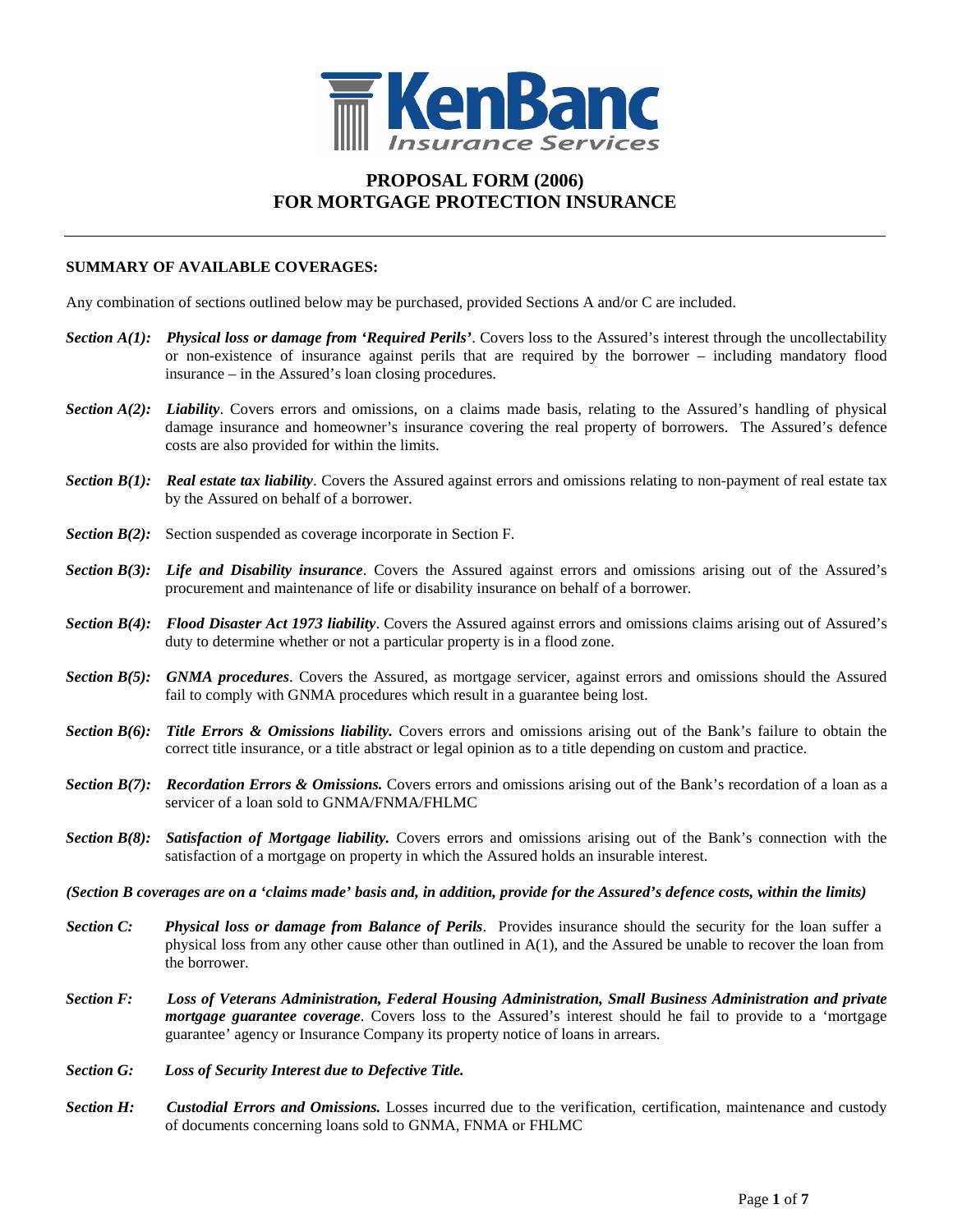

#### **All sections subject to the terms and exclusions of the policy. PLEASE COMPLETE ALL PARTS OF THIS APPLICATION.**

## **Part 1: General Questions**

*Note: Policies will be issued in the joint name of the applicant and any 'servicing' subsidiary scheduled below.*

| 1.    | Name of applicant:                                                                                                                                                                                                                                                                                          |          |       |         |                   |                      |
|-------|-------------------------------------------------------------------------------------------------------------------------------------------------------------------------------------------------------------------------------------------------------------------------------------------------------------|----------|-------|---------|-------------------|----------------------|
| 2.    | <b>Address:</b>                                                                                                                                                                                                                                                                                             |          |       |         |                   |                      |
| 3.    | <b>Year Established:</b>                                                                                                                                                                                                                                                                                    | Charter: | State | Federal | National          |                      |
| 4.    | Type of institution (i.e. Savings and Loan – Member of Savings and Loan League; Federal/Commercial/National<br><b>Savings Bank; Mortgage Bank; or other):</b>                                                                                                                                               |          |       |         |                   |                      |
| 5.    | Major affiliations (i.e. National Savings and Loan League/State Savings and Loan Association):                                                                                                                                                                                                              |          |       |         |                   |                      |
|       | Part 2: Questions concerning the Applicant's Mortgage Portfolio                                                                                                                                                                                                                                             |          |       |         |                   |                      |
| Note: | 'Applicant' is to be understood as applicant plus servicing subsidiary named in Part 1.<br>'Value' should, where possible, exclude the value of loans secured solely by land.<br>For the purpose of this insurance 'Mortgage' includes 'Home Equity Loans' and '2 <sup>nd</sup> Mortgages'                  |          |       |         |                   |                      |
| 1.    | Does applicant's standard mortgage agreement require borrowers to procure and maintain insurance in an<br>amount of not less than the amount of applicant's mortgage interest for a minimum of the perils of fire and extended<br>coverage and in compliance with any commercial policy coinsurance clause? |          |       |         | $\sqrt{N}$<br>Yes |                      |
| 2.    | Does the applicant require being named as mortgagee on the mortgagor's insurance policy? $\Box$ Yes                                                                                                                                                                                                         |          |       |         |                   | $\vert$   No         |
| 3.    | Does the applicant require hazard policies for mortgaged properties to be provided by insurance companies with a<br>rating of at least B from Best's policyholder ratings?                                                                                                                                  |          |       |         | Yes               | $\mid$ No            |
| 4.    | For Loans serviced on the applicant's behalf by others, does the applicant require that Servicers carry their own<br>$E & O$ Insurance?                                                                                                                                                                     |          |       |         |                   | $\Box$ Yes $\Box$ No |
| 5.    | What is the average life of the applicant's recently paid up loans?                                                                                                                                                                                                                                         |          |       |         |                   |                      |
| 6.    | Does the applicant check that insurance required of the mortgagor is in force at loan closing? $\Box$ Yes $\Box$ No                                                                                                                                                                                         |          |       |         |                   |                      |
| 7.    | Does the applicant mail out, at least annually, reminder notices to the borrower that they should maintain hazard<br>insurance?                                                                                                                                                                             |          |       |         |                   | Yes $\Box$ No        |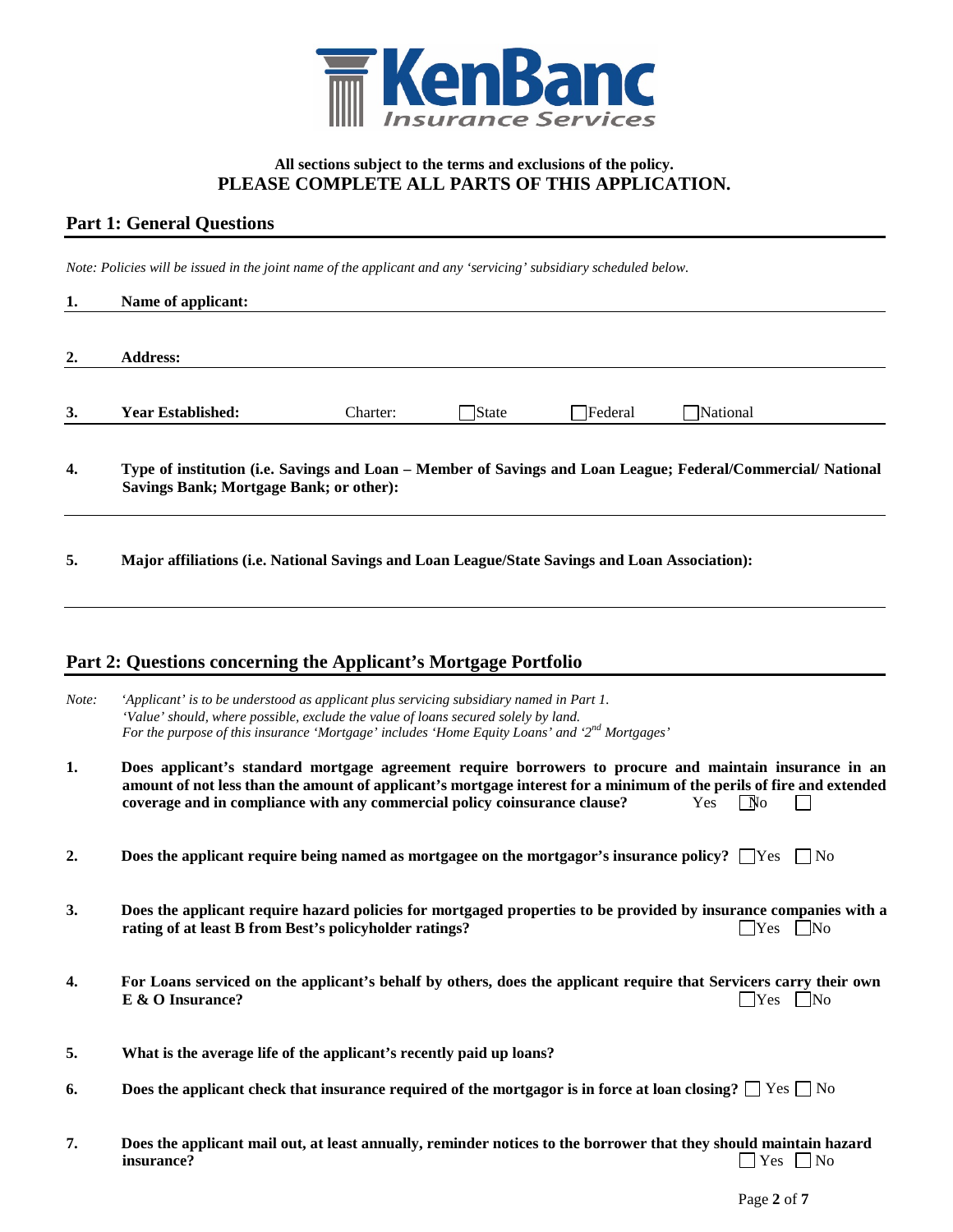| 8.  | Does the applicant' "force place" coverage when necessary?                                                                            |                           | Hazard Insurance<br>Flood Insurance    | $\neg$ No<br>Yes<br>Yes<br>N <sub>o</sub> |
|-----|---------------------------------------------------------------------------------------------------------------------------------------|---------------------------|----------------------------------------|-------------------------------------------|
|     | Name of Carriers:<br>and the control of the control of the control of the control of the control of the control of the control of the |                           |                                        |                                           |
|     | Describe the method of tracking used:                                                                                                 |                           |                                        |                                           |
| 9.  | Does the applicant's forced placed program include the "Automatic Coverage Endorsement"?                                              |                           |                                        | $Yes \tNo$                                |
| 10. | Provide the number of foreclosures completed and the number of mortgages outstanding for each of the last three<br>calendar years:    |                           |                                        |                                           |
|     | Total Number of<br><b>Mortgages Outstanding</b>                                                                                       | Number of<br>Foreclosures | Average Balance of<br>Loans Foreclosed |                                           |
|     |                                                                                                                                       |                           |                                        |                                           |
|     |                                                                                                                                       |                           |                                        |                                           |
|     |                                                                                                                                       |                           |                                        |                                           |
| 11. | Over the past 12 months, what was the average length of time prior to sale of foreclosed property:                                    |                           |                                        |                                           |
| 12. | Provide average percentage of mortgages that were 90 days or more delinquent over the past 12 months:                                 |                           |                                        |                                           |
| 13. | Estimated Number and Value of Loan originations over the next 12 months, broken down as follows:                                      |                           |                                        |                                           |
|     | Residential $(1 - 4$ Family) mortgages:                                                                                               | Number                    | Value                                  |                                           |
|     | <b>Commercial Mortgages:</b>                                                                                                          |                           |                                        |                                           |
| 14. | BREAKDOWN OF ALL MORTGAGES (INCLUDING COMMERCIAL, 2 <sup>NDS</sup> AND HOME EQUITY LOANS)                                             |                           |                                        |                                           |
|     | (a) Number of mortgages serviced by applicant for own<br>interest (wholly owned or part owned):                                       | Number                    | Value                                  |                                           |
|     | (b) Number of mortgages serviced by applicant for others<br>(no mortgage interest):                                                   |                           |                                        |                                           |
|     | (c) Number of mortgages serviced by others for<br>applicant's interest (wholly or part owned):                                        |                           |                                        |                                           |
|     | (d) Total number of mortgages both owned and<br>non-owned but serviced (i.e. $(a) + (b) + (c)$ ):                                     |                           |                                        |                                           |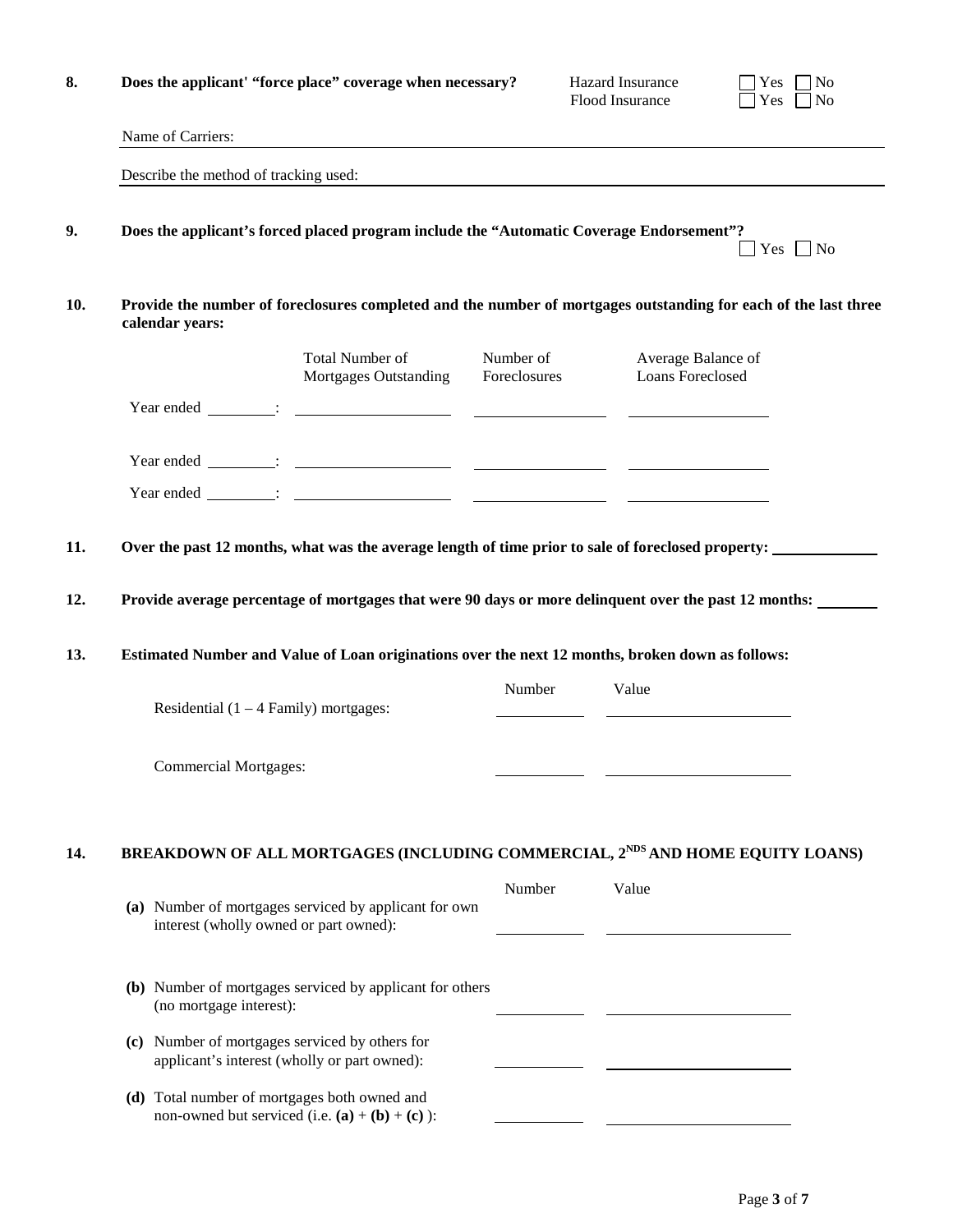|     | Florida                   | Number                                             | Value                                            |                |                                            |  |
|-----|---------------------------|----------------------------------------------------|--------------------------------------------------|----------------|--------------------------------------------|--|
|     | Alabama                   |                                                    |                                                  |                | % in 1 <sup>st</sup> tier Coastal Counties |  |
|     | Connecticut               |                                                    |                                                  |                | % in 1 <sup>st</sup> tier Coastal Counties |  |
|     | Delaware                  |                                                    |                                                  |                | % in 1 <sup>st</sup> tier Coastal Counties |  |
|     | Georgia                   |                                                    |                                                  |                | % in 1 <sup>st</sup> tier Coastal Counties |  |
|     | Louisiana                 |                                                    |                                                  |                | % in 1 <sup>st</sup> tier Coastal Counties |  |
|     | Maine                     |                                                    |                                                  |                | % in 1 <sup>st</sup> tier Coastal Counties |  |
|     | Maryland                  |                                                    |                                                  |                | % in 1 <sup>st</sup> tier Coastal Counties |  |
|     | Massachusetts             |                                                    |                                                  |                | % in 1 <sup>st</sup> tier Coastal Counties |  |
|     | Mississippi               |                                                    |                                                  |                | % in 1 <sup>st</sup> tier Coastal Counties |  |
|     | New Hampshire             |                                                    |                                                  |                | % in 1 <sup>st</sup> tier Coastal Counties |  |
|     | New Jersey                |                                                    |                                                  |                | % in 1 <sup>st</sup> tier Coastal Counties |  |
|     | New York                  |                                                    |                                                  |                | % in 1 <sup>st</sup> tier Coastal Counties |  |
|     | North Carolina            |                                                    |                                                  |                | % in 1 <sup>st</sup> tier Coastal Counties |  |
|     | Rhode Island              |                                                    |                                                  |                | % in 1 <sup>st</sup> tier Coastal Counties |  |
|     | South Carolina            |                                                    |                                                  |                | % in 1 <sup>st</sup> tier Coastal Counties |  |
|     | Texas                     |                                                    |                                                  |                | % in 1 <sup>st</sup> tier Coastal Counties |  |
|     | Virginia                  |                                                    |                                                  |                | % in 1 <sup>st</sup> tier Coastal Counties |  |
| 16. |                           | <b>COMMERCIAL MORTGAGES ONLY:</b>                  |                                                  | Number         | Value                                      |  |
| 17. |                           |                                                    | 2 <sup>ND</sup> MORTGAGES AND HOME EQUITY LOANS: | Number         | Value                                      |  |
| 18. | <b>MOBILE HOMES ONLY:</b> |                                                    |                                                  | Number         | Value                                      |  |
| 19. |                           | MORTGAGES IN EXCESS OF \$1,000,000:                |                                                  | Number         |                                            |  |
| 20. |                           | The Outstanding Balance of the five largest loans: |                                                  |                |                                            |  |
|     | $\overline{2}$            | <u> 1990 - Johann Barbara, martin a</u>            |                                                  | $\mathfrak{Z}$ |                                            |  |
|     | 4                         |                                                    |                                                  | 5 <sup>5</sup> |                                            |  |

## **15. Number and value of ALL loans as shown in 14. (d) above that are located in:**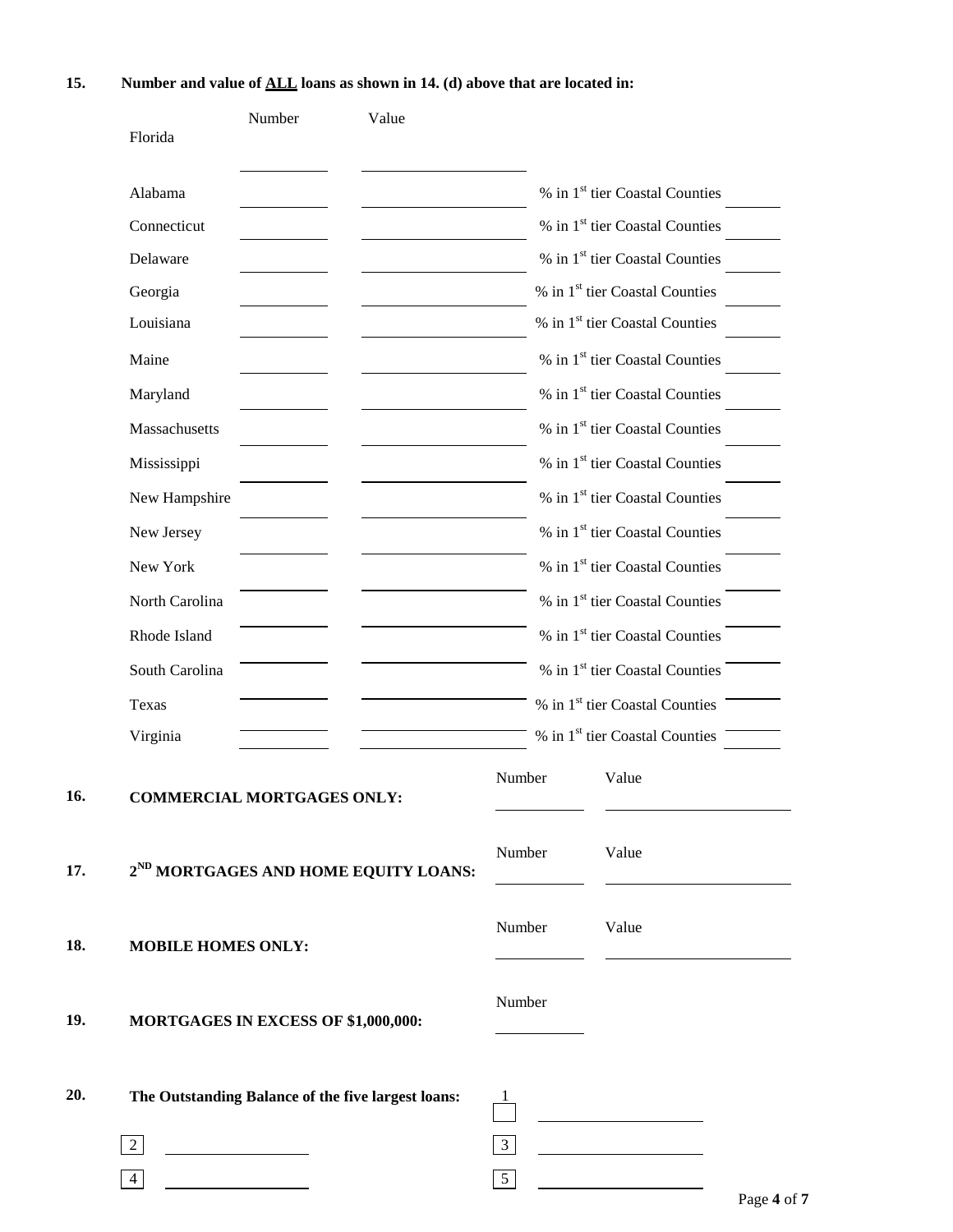- **21. Approximate percentage of serviced loans subject to VA, FHA, SBA or other Mortgage Guarantee Insurance:**
- **22. What procedures are followed to give proper notice of delinquency to mortgage guarantors?**

| Has the applicant agreed to undertake any Custodial Services for FHLMC, FNMA and/or GNMA?<br>$Yes \mid \text{No}$                                                  |  |  |  |  |
|--------------------------------------------------------------------------------------------------------------------------------------------------------------------|--|--|--|--|
|                                                                                                                                                                    |  |  |  |  |
|                                                                                                                                                                    |  |  |  |  |
|                                                                                                                                                                    |  |  |  |  |
|                                                                                                                                                                    |  |  |  |  |
| (d) Description of the location, fire protection, $\&$ security provided by applicant for these files.                                                             |  |  |  |  |
| (e) Details of back-up records in existence in case of loss to the original files.                                                                                 |  |  |  |  |
|                                                                                                                                                                    |  |  |  |  |
| Does the applicant require mortgagors to obtain Title Insurance and/or the equivalent, as appropriate to local<br>practice, at loan closing?<br>$Yes \n\bigcap No$ |  |  |  |  |
|                                                                                                                                                                    |  |  |  |  |
|                                                                                                                                                                    |  |  |  |  |
|                                                                                                                                                                    |  |  |  |  |
|                                                                                                                                                                    |  |  |  |  |

**(d)** Estimated number of mortgage loans to be made in the next 12 months:

<u> 1990 - John Stein, mars and de Branch and de Branch and de Branch and de Branch and de Branch and de Branch and de Branch and de Branch and de Branch and de Branch and de Branch and de Branch and de Branch and de Branch </u>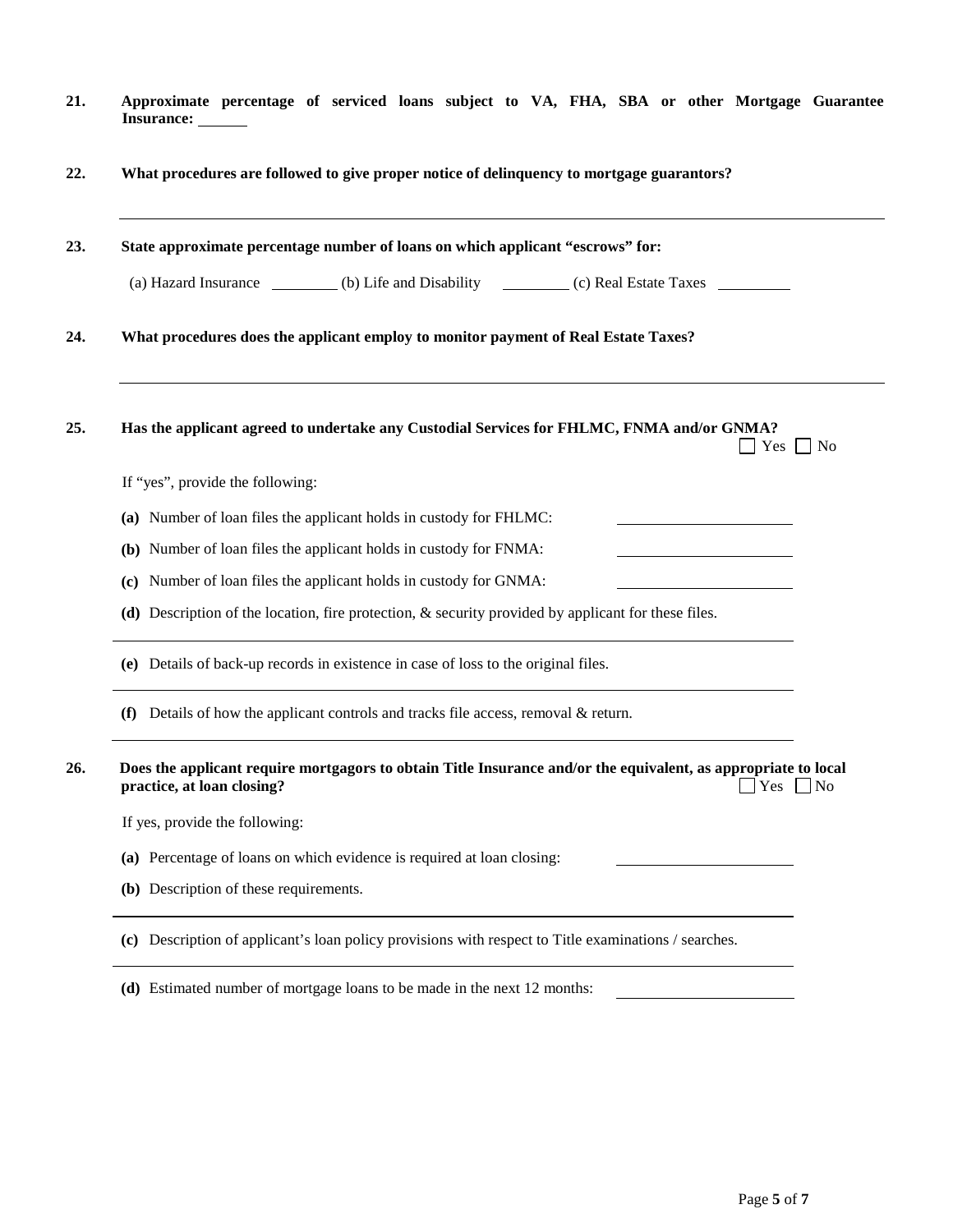# **Part 3: Geographical Breakdown of Loans**

| Notes: Include in the following those loans in which the applicant has a mortgage interest (wholly or part owned) only (i.e. Loans declared |
|---------------------------------------------------------------------------------------------------------------------------------------------|
| in Part 2 $Q14(a) + (c)$ only)                                                                                                              |

## *DO NOT INCLUDE LOANS OWNED BY OTHER THAN THE APPLICANT.*

|               |                                                                                                  |            | "Value" should, where possible, exclude the value of loans secured solely by land. |        |       |  |  |
|---------------|--------------------------------------------------------------------------------------------------|------------|------------------------------------------------------------------------------------|--------|-------|--|--|
| 1.            | Total number of mortgages (wholly or partially owned) numbered in Part $2 Q14(a)+(c)$            |            |                                                                                    |        |       |  |  |
| 2.            | Total value of mortgages (wholly or partially owned) numbered in Part $2 Q14(a)+(c)$             |            |                                                                                    |        |       |  |  |
| 3.            |                                                                                                  |            | Area division of mortgages numbered and valued above:                              | Number | Value |  |  |
|               |                                                                                                  |            | (a) All States – excluding those States set out separately below:                  |        |       |  |  |
|               | (b) North Carolina, South Carolina, Georgia, Florida, Alabama,<br>Mississippi, Louisiana & Texas |            |                                                                                    |        |       |  |  |
|               | (c) Tennessee                                                                                    |            |                                                                                    |        |       |  |  |
|               | (d) Arkansas                                                                                     |            |                                                                                    |        |       |  |  |
|               | (e) Missouri                                                                                     |            |                                                                                    |        |       |  |  |
|               | (f)                                                                                              | Kentucky   |                                                                                    |        |       |  |  |
|               | (g) Washington                                                                                   |            |                                                                                    |        |       |  |  |
|               | (h) Oregon                                                                                       |            |                                                                                    |        |       |  |  |
|               | (i)                                                                                              |            | <b>CALIFORNIA COUNTIES, including:</b>                                             |        |       |  |  |
|               |                                                                                                  | i.         | San Francisco, San Mateo                                                           |        |       |  |  |
|               |                                                                                                  | ii.        | Contra Costa, Alameda                                                              |        |       |  |  |
|               |                                                                                                  | iii.       | Del Norte, Humboldt, Lake, Marin, Mendocino, Napa,<br>Solano, & Sonoma             |        |       |  |  |
|               |                                                                                                  | iv.        | Monterey, San Benito, Santa Cruz, Santa Clara                                      |        |       |  |  |
|               |                                                                                                  | v.         | Los Angeles                                                                        |        |       |  |  |
|               |                                                                                                  | vi.        | Orange                                                                             |        |       |  |  |
| vii.<br>viii. |                                                                                                  |            | Kern, St. Luis Obispo, Santa Barbara, Ventura                                      |        |       |  |  |
|               |                                                                                                  |            | San Diego                                                                          |        |       |  |  |
|               |                                                                                                  | ix.        | Alpine, Imperial, Inyo, Mono, Riverside, San Bernadino                             |        |       |  |  |
|               |                                                                                                  | X.         | All other counties not included in i to ix above                                   |        |       |  |  |
|               | (i)                                                                                              | Hawaii     |                                                                                    |        |       |  |  |
|               |                                                                                                  | (k) Alaska |                                                                                    |        |       |  |  |
|               | $\Omega$                                                                                         |            | <b>Puerto Rico</b>                                                                 |        |       |  |  |
|               |                                                                                                  |            | (m) Other (please specify)                                                         |        |       |  |  |